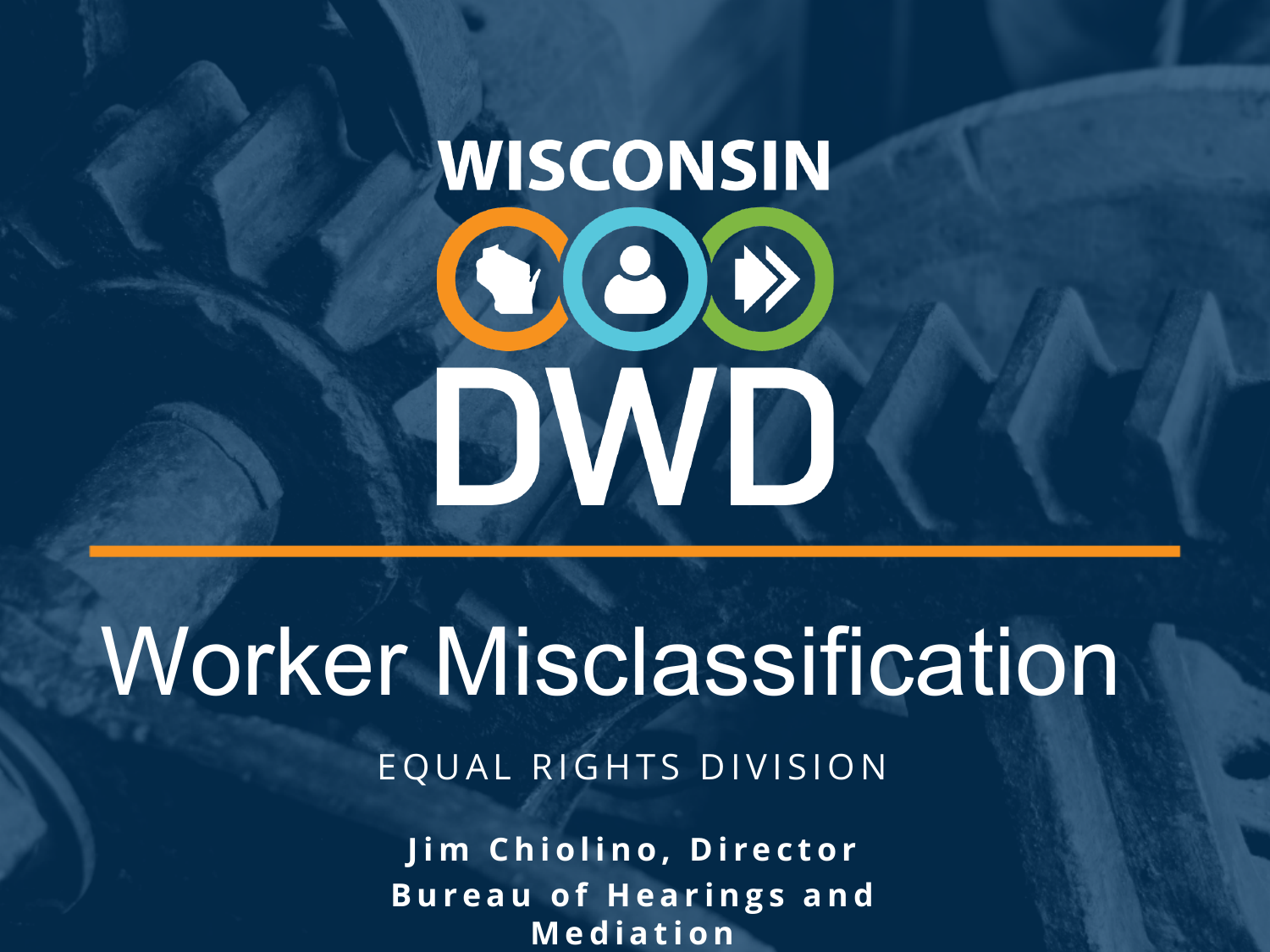### Equal Rights Division - Overview

- ER enforces over 40 laws covering labor standards and civil rights in employment, housing, and public accommodations.
- Last year, ER processed over 4,000 complaints and recovered over \$1.1 million in wages owed to Wisconsin workers.
- ER conducts outreach and serves as a resource to Wisconsin employers and entrepreneurs.

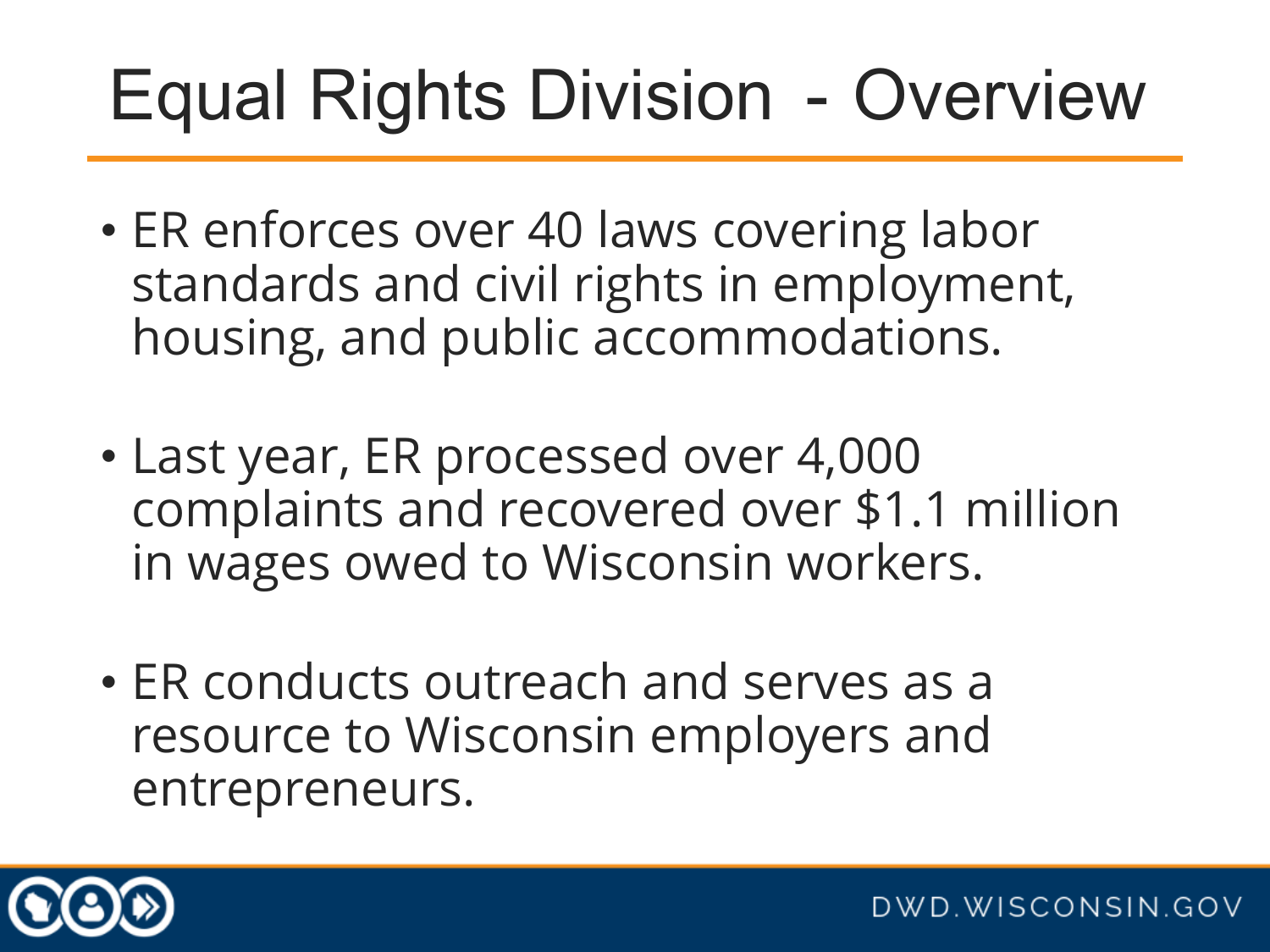#### 2009 Report of the Worker Misclassification Task Force

- The 2009 Report defined misclassification generally and discussed enforcement efforts. The ERD portion related to enforcement is short. It:
	- Acknowledged that ERD encounters misclassification.
	- Noted that definitions of "employee" differ from those under other laws.
	- Explained that employee paycheck stubs are to include certain pay calculation and that there is a penalty for failing to do so.
	- Explained that employers are required to maintain records related to hours worked and wages paid.

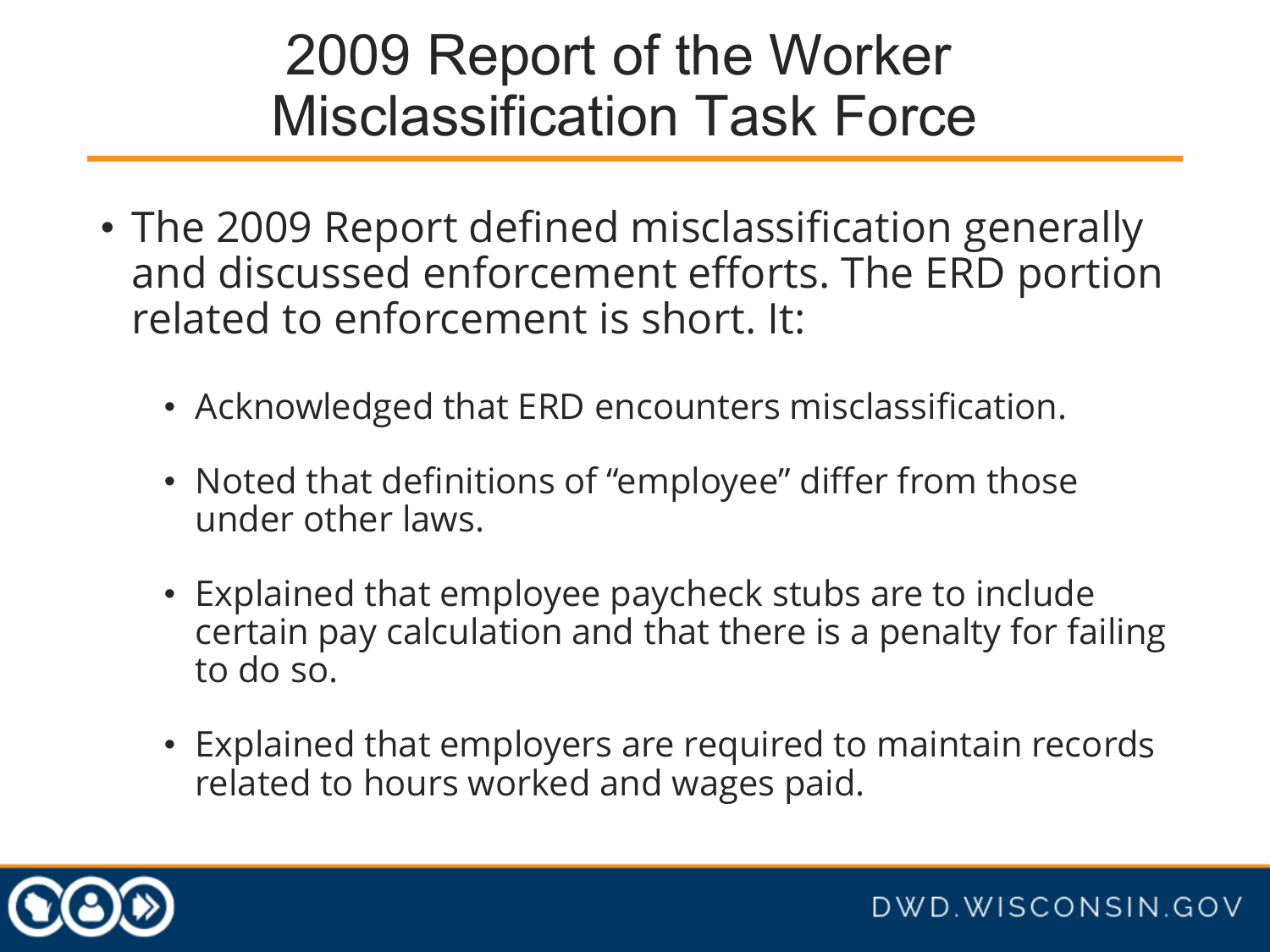### Updates Since 2009

- There have been no law changes in regard to the laws enforced by ERD. In 2011 or 2012, the Department put together an excellent resource: [https://dwd.wisconsin.gov/worker](https://dwd.wisconsin.gov/worker-classification/)-classification/, a Worker Classification web page that helps individuals decide whether misclassification has occurred.
	- ERD laws are divided between "Labor Standards" and "Civil Rights".
	- We provide our statutory definitions of "employee," and information about the common law tests that have developed in both areas.

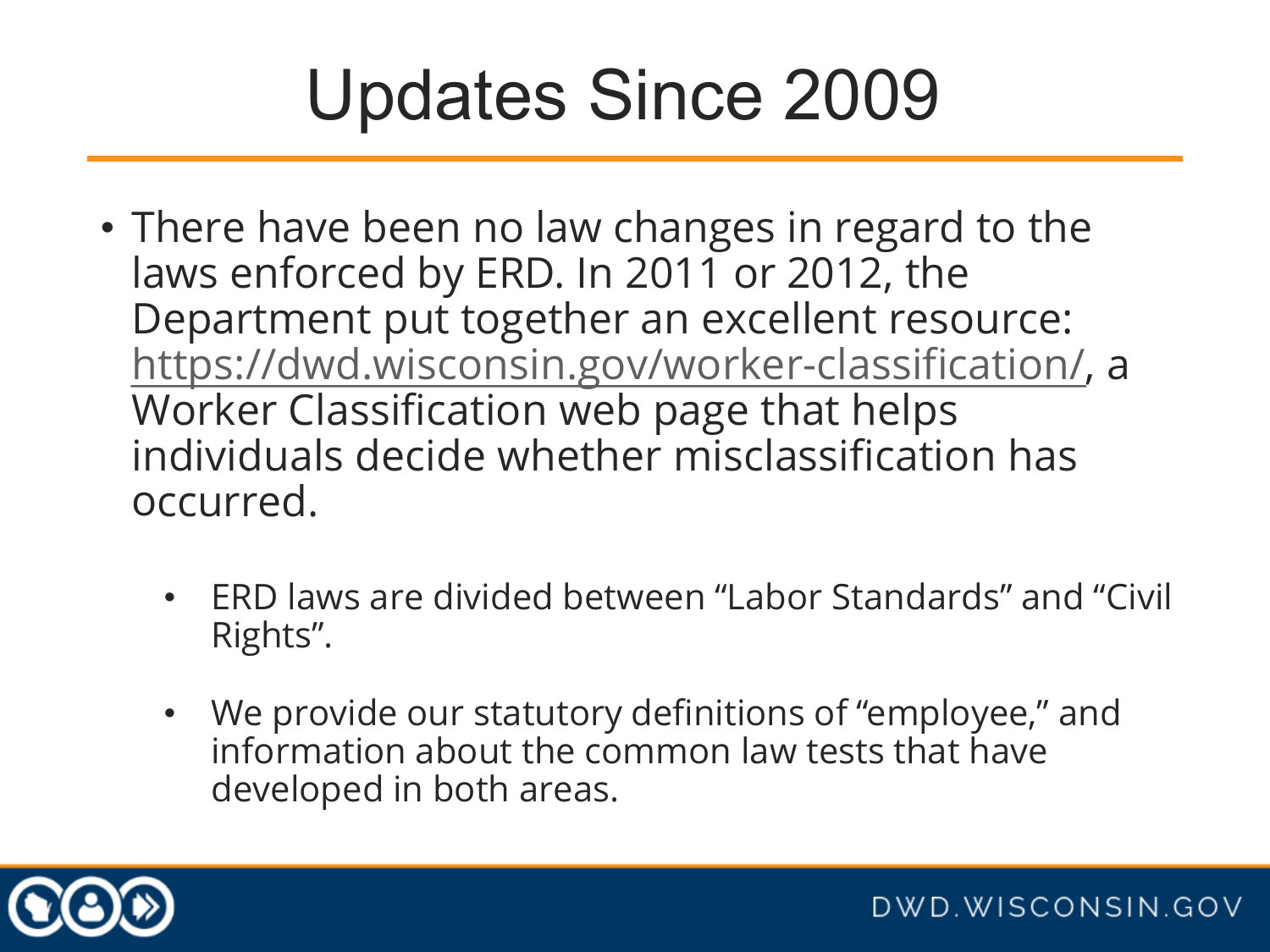#### Labor Standards (Wage & Hour) Cases

- ERD does not have initiatory powers except when child labor is involved, and so, ERD cannot affirmatively seek out misclassification cases.
- Although we do not keep statistics on this, in wage and hour matters, we receive approximately 15 complaints a month where worker classification is an issue.
	- We accept all wage claims filed and wait for employer to raise the issue during the course of our investigation. If a purported employer tells us that the relationship was not employment, we investigate that as an initial matter.
	- We consider statutory definitions and a six part "economic realities" test.

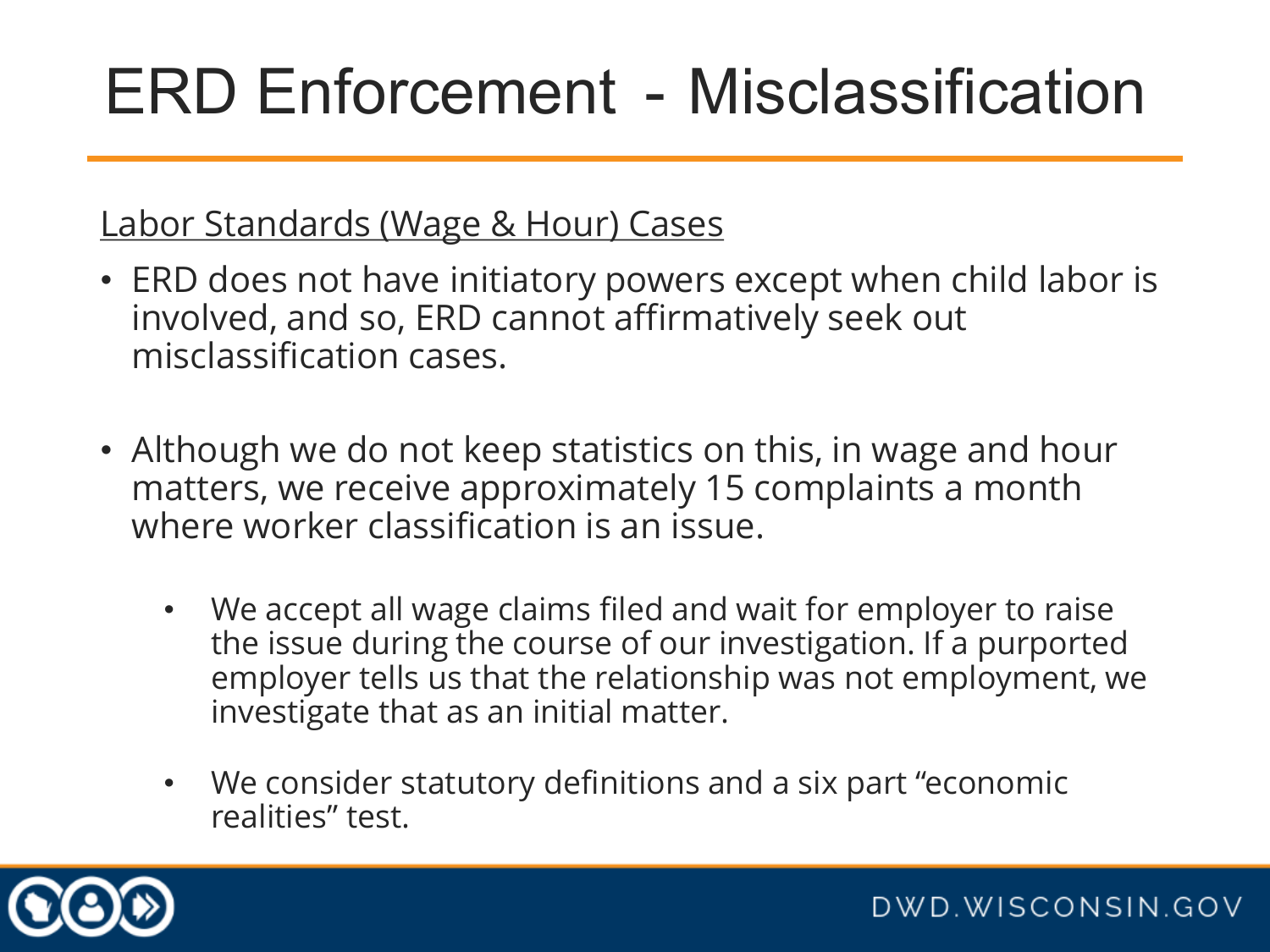#### Economic Realities Test

- **Part One:** The degree of control exercised by the employer;
- **Part Two:** The worker's opportunity for profit or loss based upon his/her managerial skills;
- **Part Three:** The worker's investment in equipment or employment of helpers;
- **Part Four:** The degree of special skill required for the work;
- **Part Five:** The degree of permanence of the relationship between the parties;
- **Part Six:** Whether the services constitute an integral part of the employer's business.

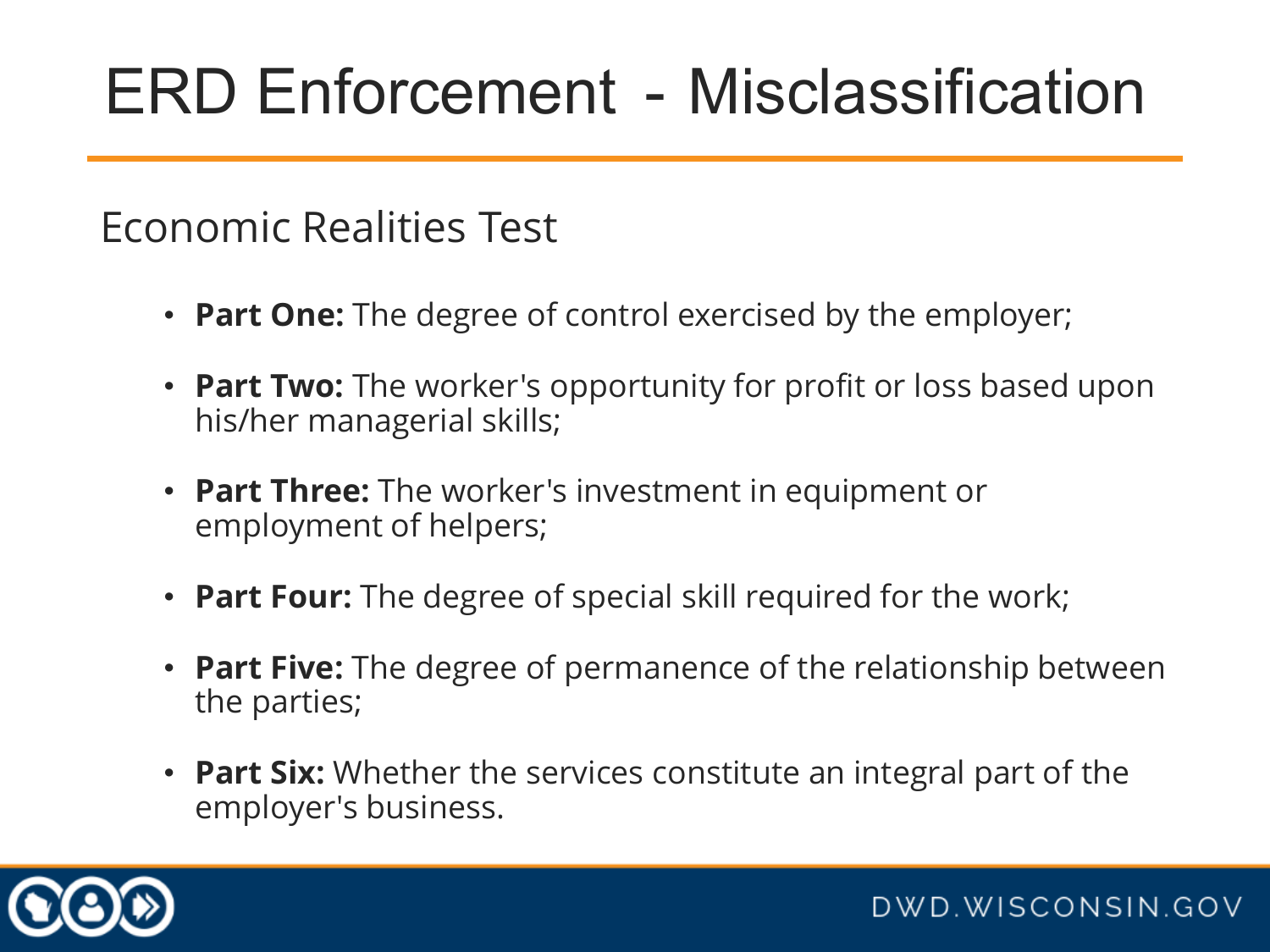- We have a Memorandum of Understanding (MOU) with the US Department of Labor, Wage and Hour Division (WHD) under which we can refer misclassification matters to DOL. This helps workers who do not want to file a complaint.
	- We have referred matters to them when the workers are reluctant to file complaints.
	- We are aware of WHD success in some of these wage matters.

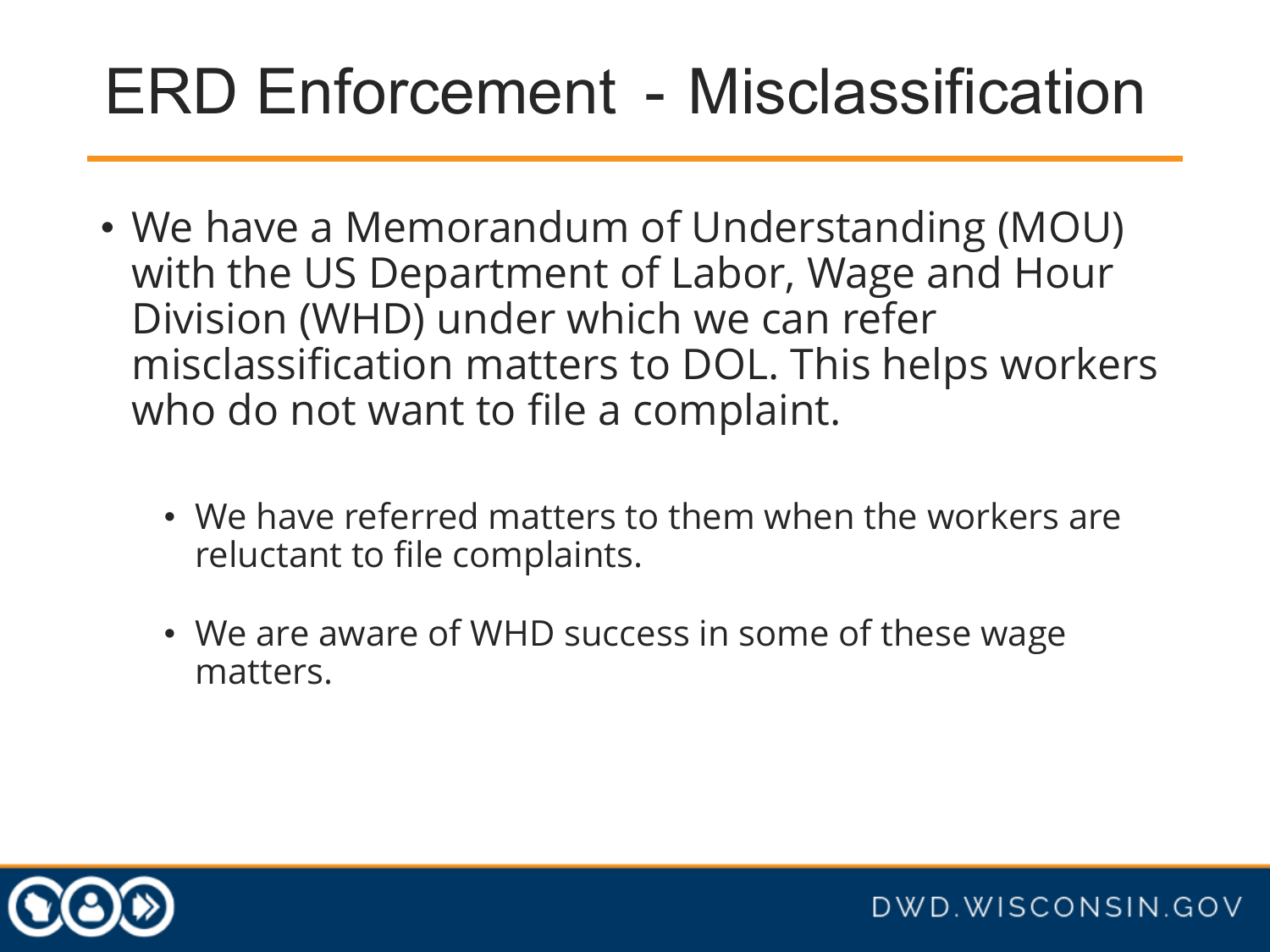Common industries where we find misclassification issues (as reported by investigators):

- Construction industry
- Trucking
- Entertainers (and sometimes they are independent)
- Exotic dancers
- Small businesses
- Seasonal businesses
- Home health industry
- Cleaning companies
- Gyms / Personal trainers

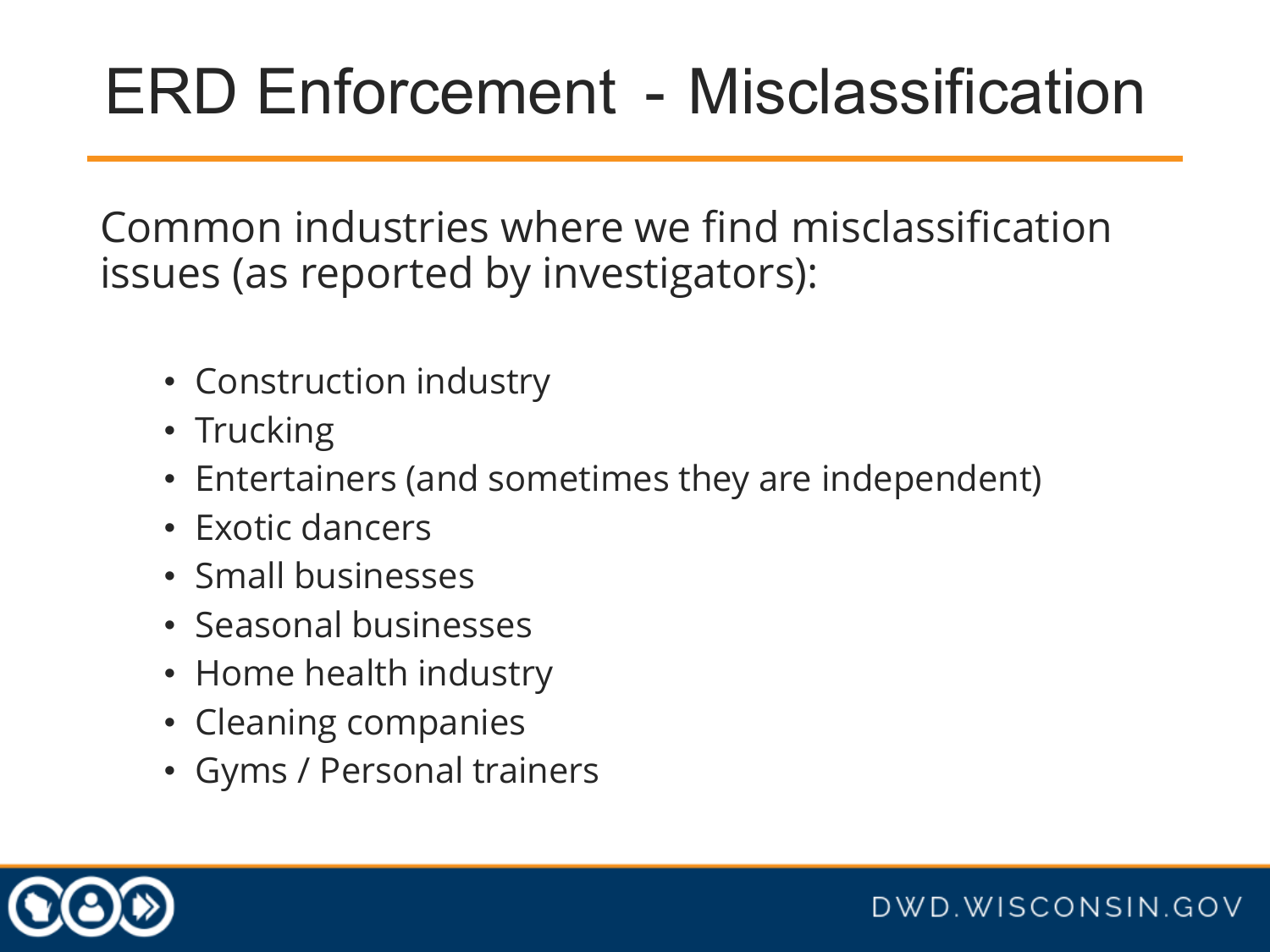#### Civil Rights Complaints

- Individuals who believe they have been discriminated against file complaints under the Wisconsin Fair Employment Act (WFEA). The definitions of employer and employee under the WFEA are limited, so case law has also shed light on interpreting the WFEA.
- Under the Civil Rights Laws we enforce, we look to the hybrid common law right of control test / economic realities test that was adopted by federal courts. *Spirides v. Reinhardt*, 613 F.2d 826 (D.C. Cir. 1979).
- The test looks to the purported employer's right to control the means and manner of the worker's performance as the most important factor, but also considers eleven additional factors.

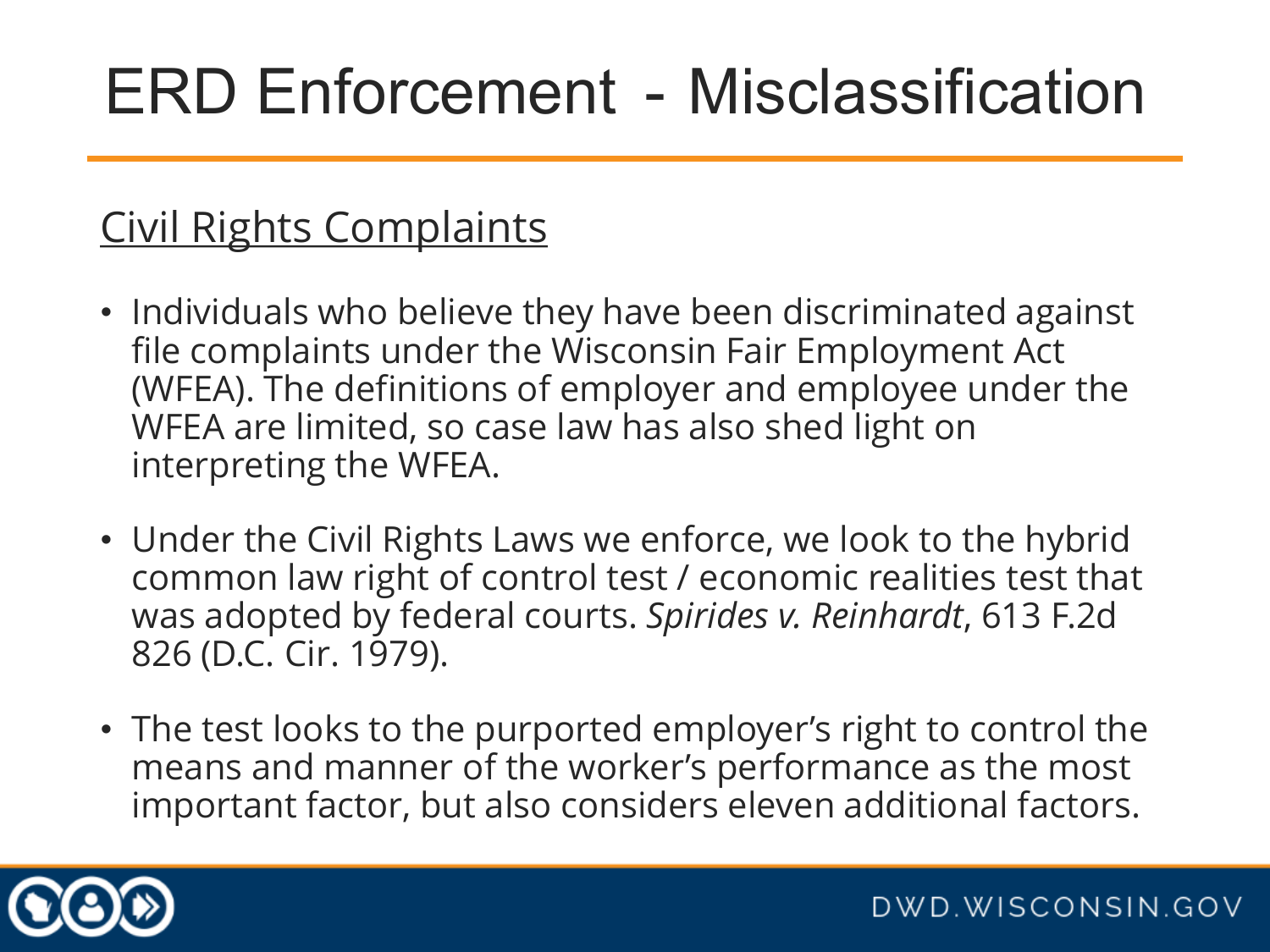#### Eleven Additional Factors

- 1. The kind of occupation, with reference to whether the work usually is done under the direction of a supervisor or is done by a specialist without supervision.
- 2. The skill required in the particular occupation.
- 3. Whether the "employer" or the individual in question furnishes the equipment used and the place of work.
- 4. The length of time during which the individual has worked.
- 5. The method of payment, whether by time or by the job.
- 6. The manner in which the work relationship is terminated: i.e. by one or both parties, with or without notice and explanation.
- 7. Whether annual leave is afforded.
- 8. Whether the work is an integral part of the business of the employer.
- 9. Whether the worker accumulates retirement benefits.

10.Whether the "employer" pays social security taxes.

11.The intention of the parties.

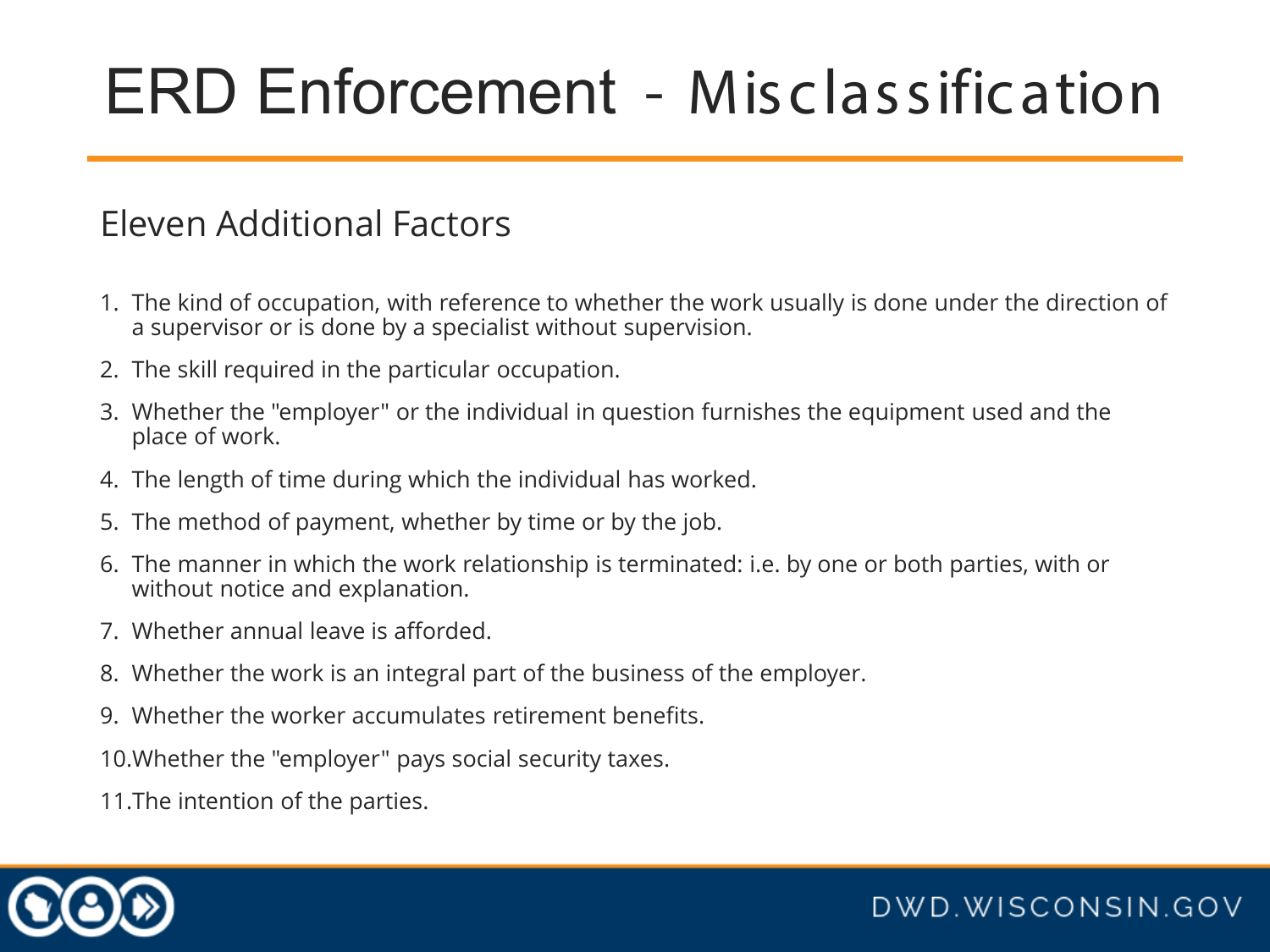- In the Civil Rights process, the question of coverages is a question of law often left to the Administrative Law Judges (ALJs) to decide after hearing.
- ALJs report that they rarely hear cases involving a classification issue. Again, we do not have statistics on use of affirmative defenses, so this is simply our impression.